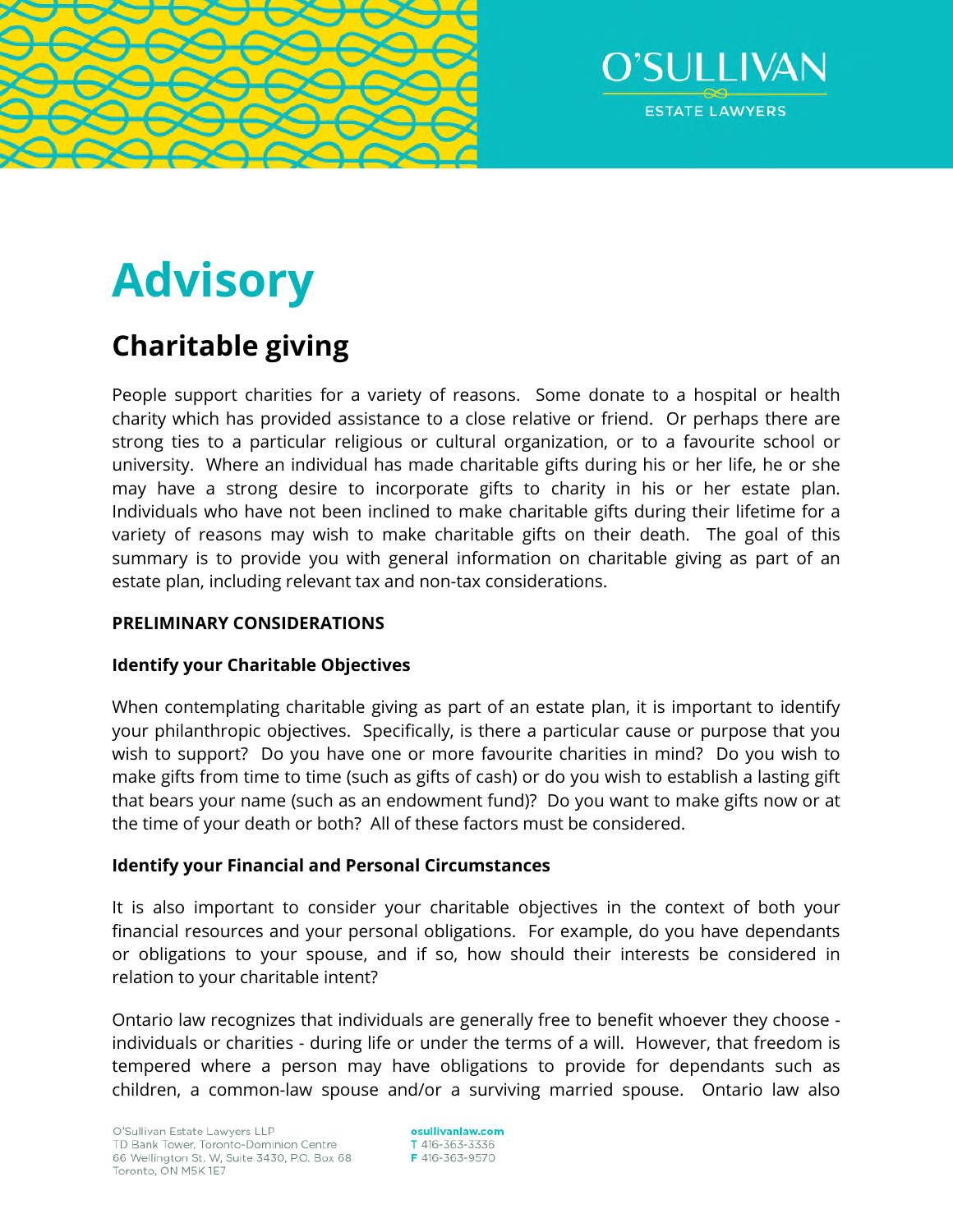

confers the right to make a claim for equalization of property to a surviving married spouse, in lieu of receiving benefits under the will of a deceased spouse, as well as insurance proceeds and lump sum payments under pension and similar plans.

#### **Tax Considerations**

The annual general donation claim limit for an individual or a corporation is 75% of net income. Donations in excess of the annual limit can be carried forward and claimed in the five succeeding years. It may be advantageous to consider making a charitable donation in annual instalments during your lifetime in order to benefit from claiming the donation tax credit over six years if appropriate.

With regard to the tax treatment of a gift by will, the annual general donation claim limit increases from 75% to 100% of net income in the year of death and the year immediately preceding death if the deceased's estate is considered a "graduated rate estate" (GRE) at the time the gift is made to the charity. A GRE means:

- a) an estate that arose as a consequence of an individual's death;
- b) no more than 36 months have passed since the date of death;
- c) the estate is considered a testamentary trust for tax purposes;
- d) the estate designates itself as a GRE;
- e) no other estate (related to the deceased) designates itself as a GRE; and
- f) the deceased's social insurance number is provided in the estate's tax return.

Donation tax credits with respect to charitable gifts made by will can be used in the taxation year of the estate in which the gift is made to the charity, any prior taxation year of the estate, the year of death, and the year immediately preceding death as long as the estate is a GRE at the time the gift is made to the charity. In additional, the usual rule for five year carryforward will apply.

As noted above, an estate is a GRE only for 36 months after death. As a consequence, it is important to ensure that all gifts made by will are made to the charity no more than 60 months from the date of death. Where a gift is made between 36 and 60 months after death, a former GRE will only be able to use the donation tax credit in the year the donation is made or an earlier taxation year of the estate if the estate is a GRE in that preceding year, or the last two taxation years of the deceased individual.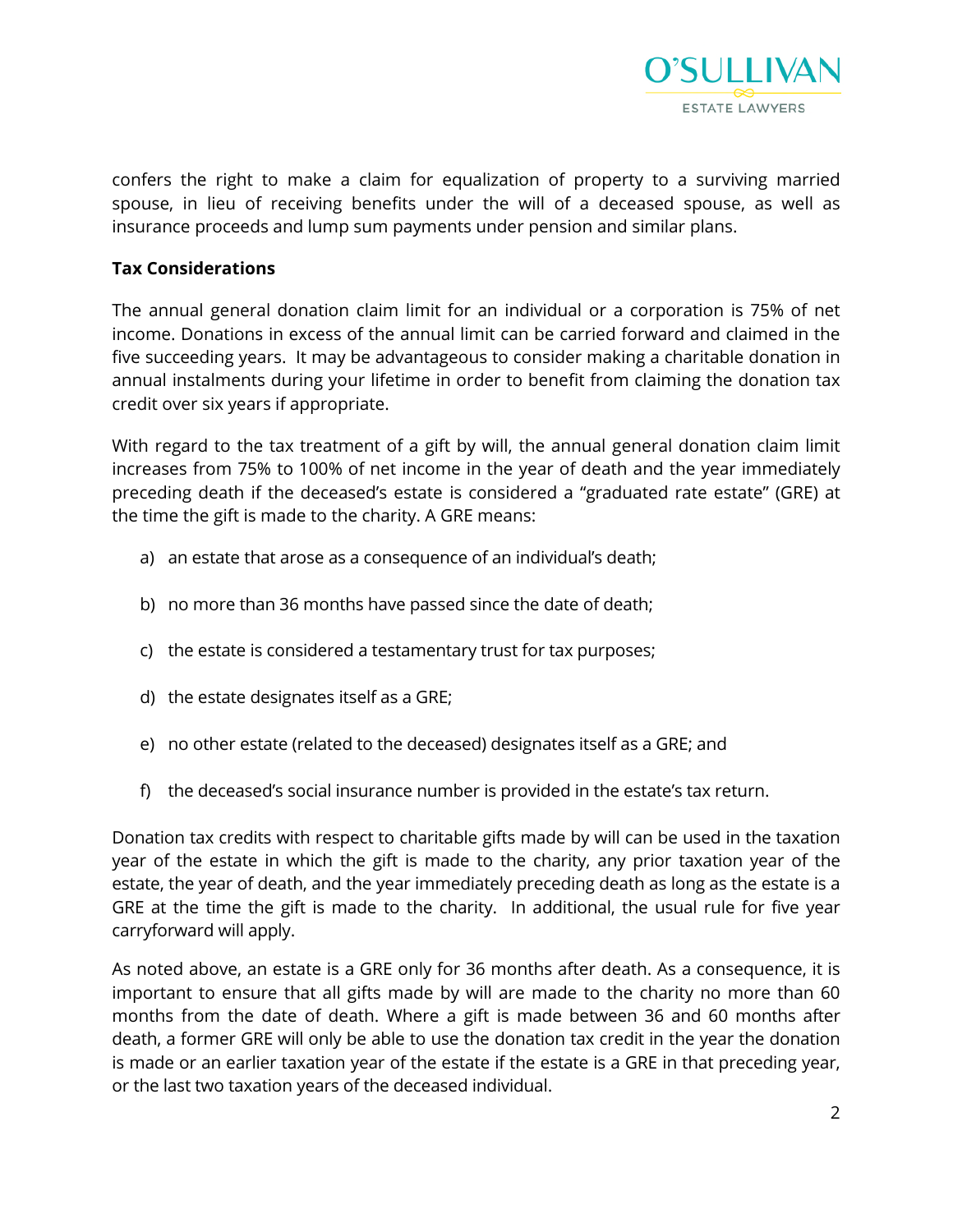

If the gift is made to a charity by an estate that is not a GRE, the estate can only apply the donation tax credit against its income earned in the year the gift is made or with certain exceptions any of the five succeeding years. If the estate has little or no income in such years, the donation tax credit would be of little or no benefit in such circumstances.

#### **Identify Assets to be Gifted to Charity**

Another consideration is which assets to donate to charity. A person can gift cash, shares, employee stock options, mutual funds, bonds, artwork, real property (including ecologically sensitive land), proceeds of life insurance, Canadian cultural property or other property. Where a person has a charitable intention but has no funds with which to make a gift, life insurance is one means by which to provide the necessary funds to make a charitable gift at death.

Gifts of certain assets, such as shares listed on a prescribed stock exchange, mutual fund shares and units, segregated fund units, ecological gifts, and Canadian cultural property are given favourable tax treatment. For example, when a person makes a gift to a qualified charity of shares in specified publicly-traded companies which have appreciated in value, the donor receives a tax receipt for the fair market value of the shares at the time of transfer, and can take advantage of the reduced capital gains inclusion rate, which has been reduced to zero, and is also available where there is a gift of such property to a private foundation, putting private foundations on equal footing with public or community foundations in this regard. In order for an estate to benefit from the above favourable tax treatment, it is necessary for the gift made by will to be made by an estate that qualifies as a GRE.

Other assets, such as life insurance, allow a person some flexibility as to timing of the gift and receipt of a charitable donation tax credit which can be used to reduce income tax.

One downside of donating specific property on death is that it may be necessary to obtain additional valuations. For instance, if real estate is donated, it will often be necessary to determine its value at the time of death (under the *Income Tax Act,* a person is deemed to have sold all of his or her property on death and therefore it is necessary to determine the fair market value of such property on death) and also at the time of its transfer to the charity in order to determine the donation amount. In order to avoid having a second valuation done at the time the property is transferred to the charity, which can be expensive depending on the nature of the property, in certain cases the preferred option may be to instead donate money.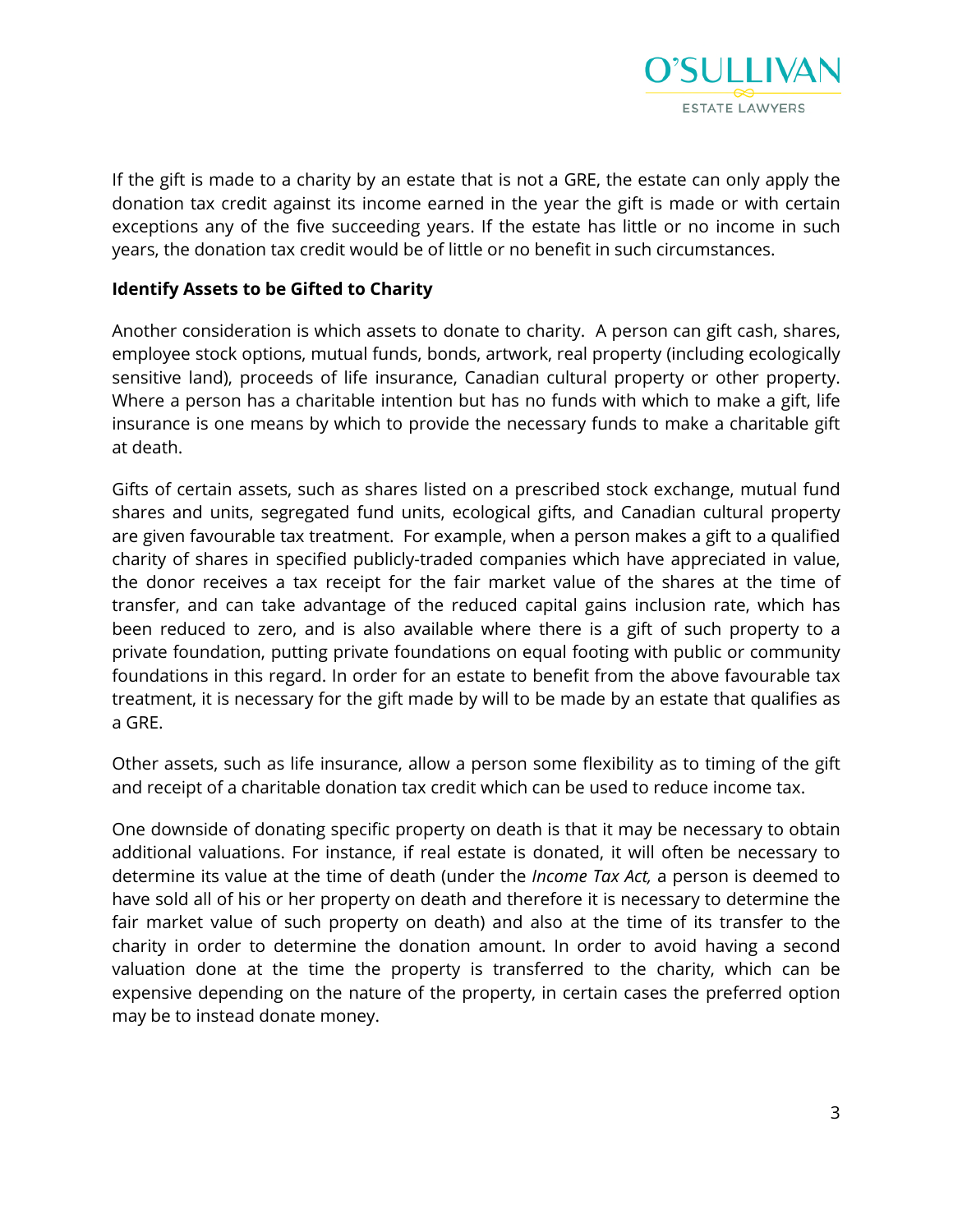

#### **METHODS FOR CHARITABLE GIVING**

#### **Gifts During Your Life and by Will**

You can choose to make charitable gifts during your lifetime, such as gifts of cash, shares or other property. When making a significant gift to charity, it is generally advisable to liaise with the charity, particularly if you want to stipulate terms for the use of your gift.

Many individuals choose to make charitable gifts under their wills. This can be achieved in a simple way by naming a charity as a beneficiary of cash, shares or other property under your will. For example, one may wish to make a bequest to a charity of a particular sum for general purposes (e.g., "the sum of \$10,000 to ABC Hospital" or "the sum of \$10,000 to XYZ University") or for a specific purpose (e.g., "the sum of \$10,000 to ABC Hospital for the purpose of advancing neonatal research" or "the sum of \$10,000 to XYZ University to be used to provide bursaries to be awarded in my name to students in the Faculty of Engineering at XYZ University who have demonstrated academic excellence as determined by the applicable governing body of the University").

The donor must determine whether he or she wishes to leave a gift of cash, donate specific property or use another means for gifting (for example, designating a charity as the beneficiary of proceeds of a life insurance policy or RRSP). It is advisable to provide under the terms of a will that payment of the gift can be made in cash or in kind to allow for a donation of shares in certain publicly-traded companies and other qualifying gifts to take advantage of the reduced capital gains inclusion rate. A gift to charity by will can be effected immediately following the death of an individual, or a provision can be made for a "charitable remainder trust" (discussed below), whereby another beneficiary can enjoy the income on the gifted property for a stated period such as his or her lifetime, following which the property remaining will be transferred to charity.

It is important to confirm the proper name of the charitable organization and its status as a registered charity. In case the charity later changes its name or winds up, provision can be made for an alternative gift to another charity, or discretion can be given to the executor named in the will to make a gift to another charity which most closely resembles the charity originally named, and which is consistent with the spirit and intention of the gift.

It is also possible for a person to delegate to his or her executor the authority to choose the charities which are to benefit. Direction or guidance to the executor as to which charity or charities should benefit from the gift and the parameters of the gift (such as the amount and special purposes and terms) can be provided either in the will or in a non-binding letter of wishes. The current position of Canada Revenue Agency ("CRA") is to allow a donation tax credit in the deceased's terminal tax return not only where specific qualified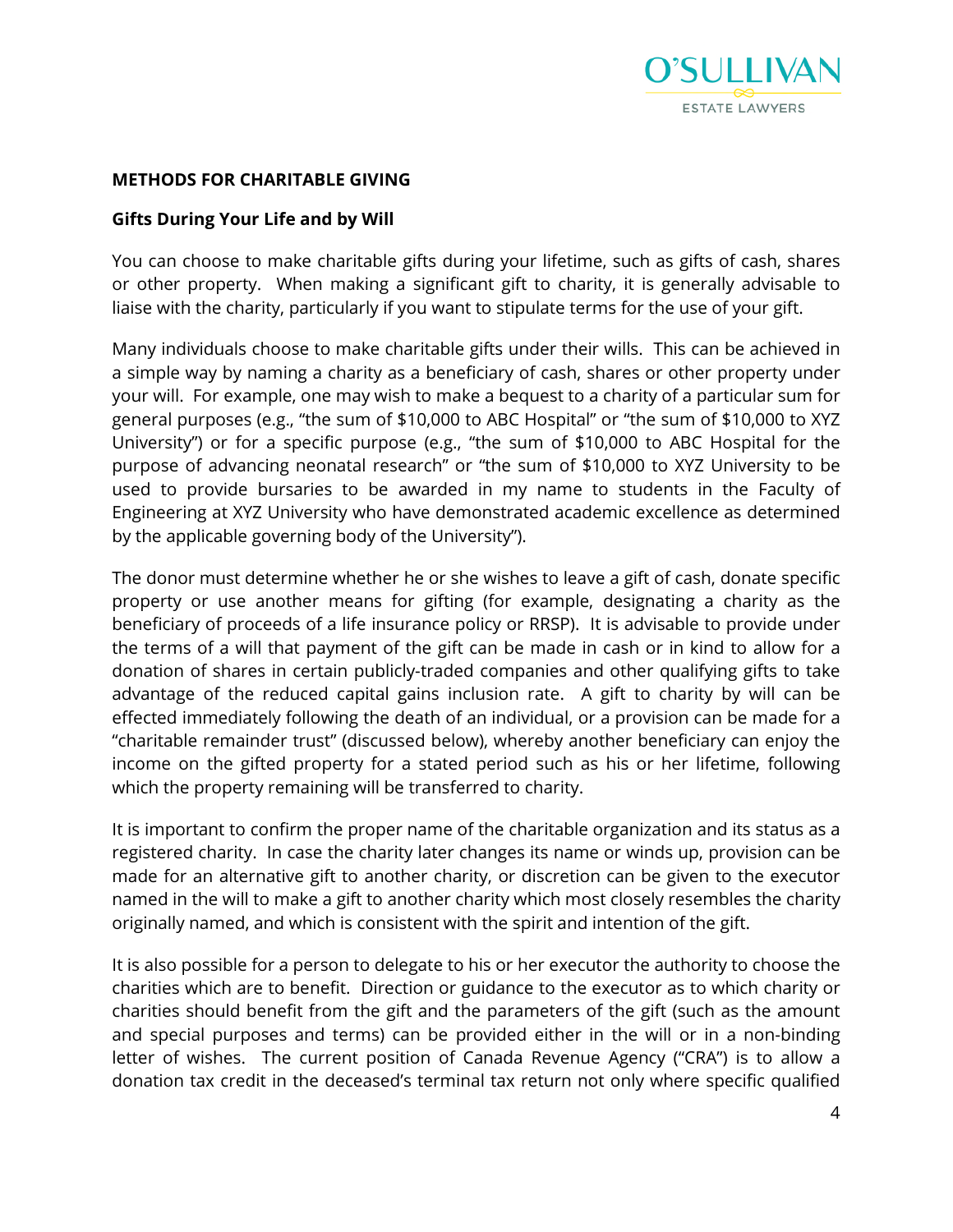

charities under the *Income Tax Act* (Canada) are named in the will, but also where no specific qualified charities are named in the will and the estate trustee has discretion to select one or more qualified charities to benefit.

If you are making a charitable gift by way of will, you may wish to consider notifying the charity of your intended gift following the signing of your will. Some charities have programs or special events to acknowledge a donor during his or her lifetime. On the other hand, you may wish to remain anonymous to ensure privacy.

It is important to note that any gift you make to charity by way of a will is revocable until your death so long as you are able to change your will. Also, if proceeds of a life insurance policy or a registered plan (e.g. RRSP or RRIF) are donated to a charity by a designation in your will, the designation is revocable, unless it specifically states it is irrevocable. Donations may also be made by way of a separate written designation under the policy or plan. If there is an inconsistency between the designation in a will and a designation by separate written designation under the policy or plan, the designation that is most recent in time will govern.

#### **RRSPs, RRIFs and Life Insurance**

In general, the value of an RRSP or RRIF asset is included in your taxable income at death unless the proceeds are transferred to a plan for your surviving spouse or for a financially dependent child or grandchild. If the proceeds of your RRSPs or RRIFs are designated to a charity, the charity will receive the proceeds and your estate will claim a donation tax credit.

If you donate a life insurance policy to charity, you may be eligible for a donation tax credit, provided that the policy is absolutely assigned to the charity so that it is the owner and the beneficiary of the policy at the time of the gift. Disposition of a policy can give rise to an income inclusion and resulting tax and this must be factored in. The amount eligible for the donation tax credit is the net cash surrender value of the policy less any policy loans, plus any accumulated dividends and interest at the time of the transfer. Any further premium payments would also qualify for a credit.

Alternatively, instead of donating a policy, you may wish to donate the proceeds of a life insurance policy to a charity upon your death by designating the charity as a beneficiary either under your will or by separate written designation under the policy or plan. Upon your death, the charity would receive the insurance proceeds tax-free and your estate would be eligible to claim a donation tax credit.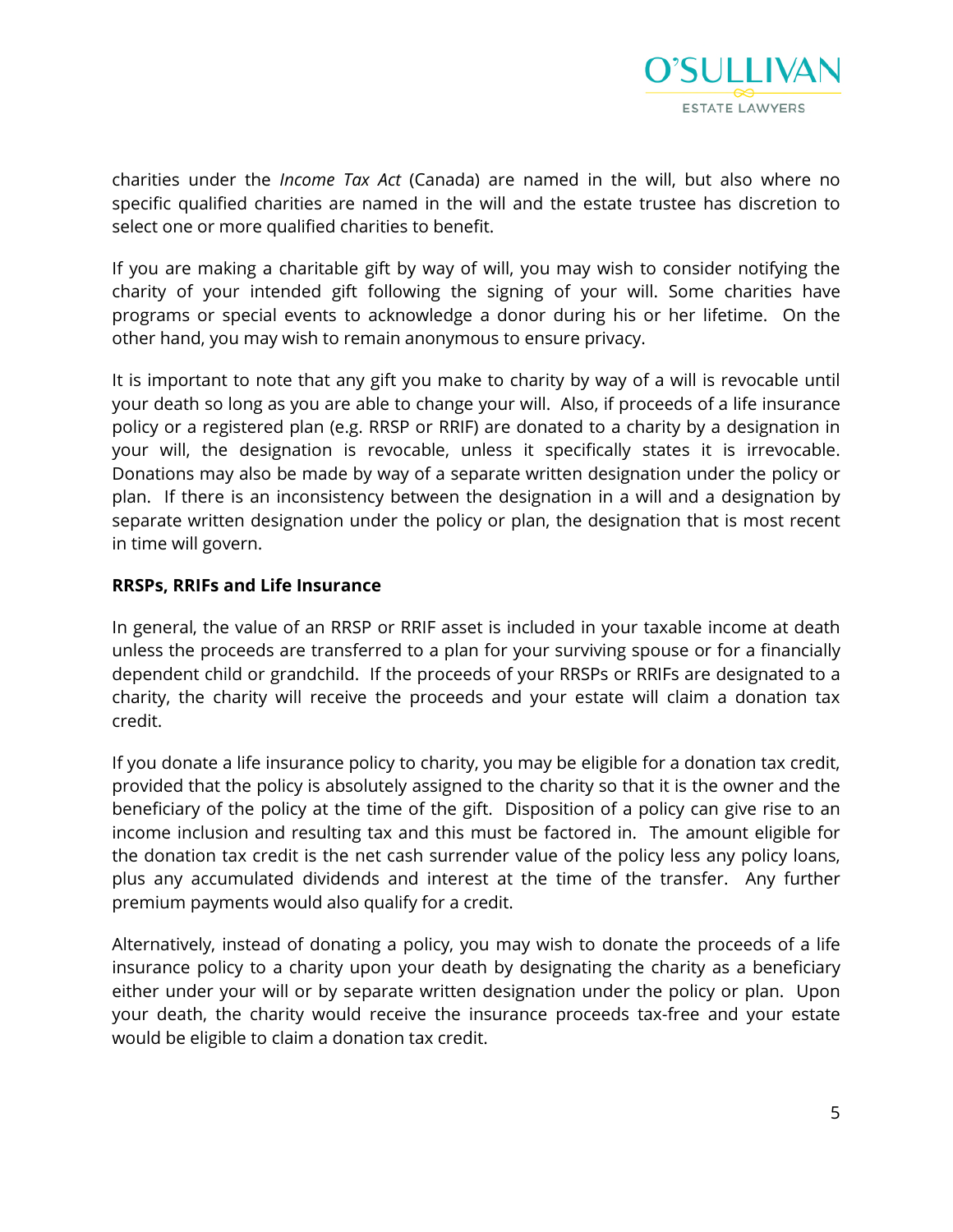

The *Income Tax Act* allows for a donation tax credit to apply to donations of insurance, RRSP and RRIF proceeds that are made as a result of direct beneficiary designations to a charity, whether by will or by separate written designation under the policy or plan. In addition, by designating a beneficiary of your insurance, RRSP or RRIF, you will also minimize your estate's exposure to Ontario's Estate Administration Tax ("probate tax"), as assets transferred to a designated beneficiary, including a charity, pass outside of the estate and are not subject to probate tax.

#### **Charitable Remainder Trusts**

A charitable remainder trust may be an attractive option to an individual who wishes to make a substantial gift in his or her lifetime but wants to retain the income from the property donated. A trust is established by the donor irrevocably transferring property, such as cash or securities, to one or more trustees. The terms of the trust would be set out in a trust agreement. The donor would receive income from the property during a stated period such as his or her lifetime (which would be included in the donor's annual income for tax purposes), and would appoint one or more charities as capital beneficiaries entitled to share the property remaining in the trust on the death of the donor. The donor would be entitled to an immediate charitable tax receipt on the transfer of property to the trust. The value of the gift is determined by discounting the current value of the property using the life expectancy of the donor and a current interest factor. A capital gain may result if the value of the gift exceeds the cost base of the property. Because trust assets are not held by the donor at the time of his or her death, the trust assets pass outside of the estate and are not subject to probate tax.

A charitable remainder trust may also be established under a will, although this may not be a favourable option as a result of the GRE regime (which came into effect in 2016). CRA's administrative position is that where a will establishes a trust and gifts the remainder interest in the trust to a charity, the gift will not qualify as a gift by a GRE. The gift will not have the favourable tax treatment, including being able to claim the donation tax credit in the year of death and the preceding year. For example, income on assets may be used to provide for the needs of a surviving spouse or other beneficiary for his or her lifetime, and upon his or her death, the remaining trust assets would pass to a charity or charities. The surviving spouse or other beneficiary would pay tax on the income received from the trust. If a charity is the irrevocable beneficiary of the trust and provided there is no power to use capital for the income beneficiary, the charity will issue a charitable tax receipt for the value of the assets, reduced by the discount factor discussed above.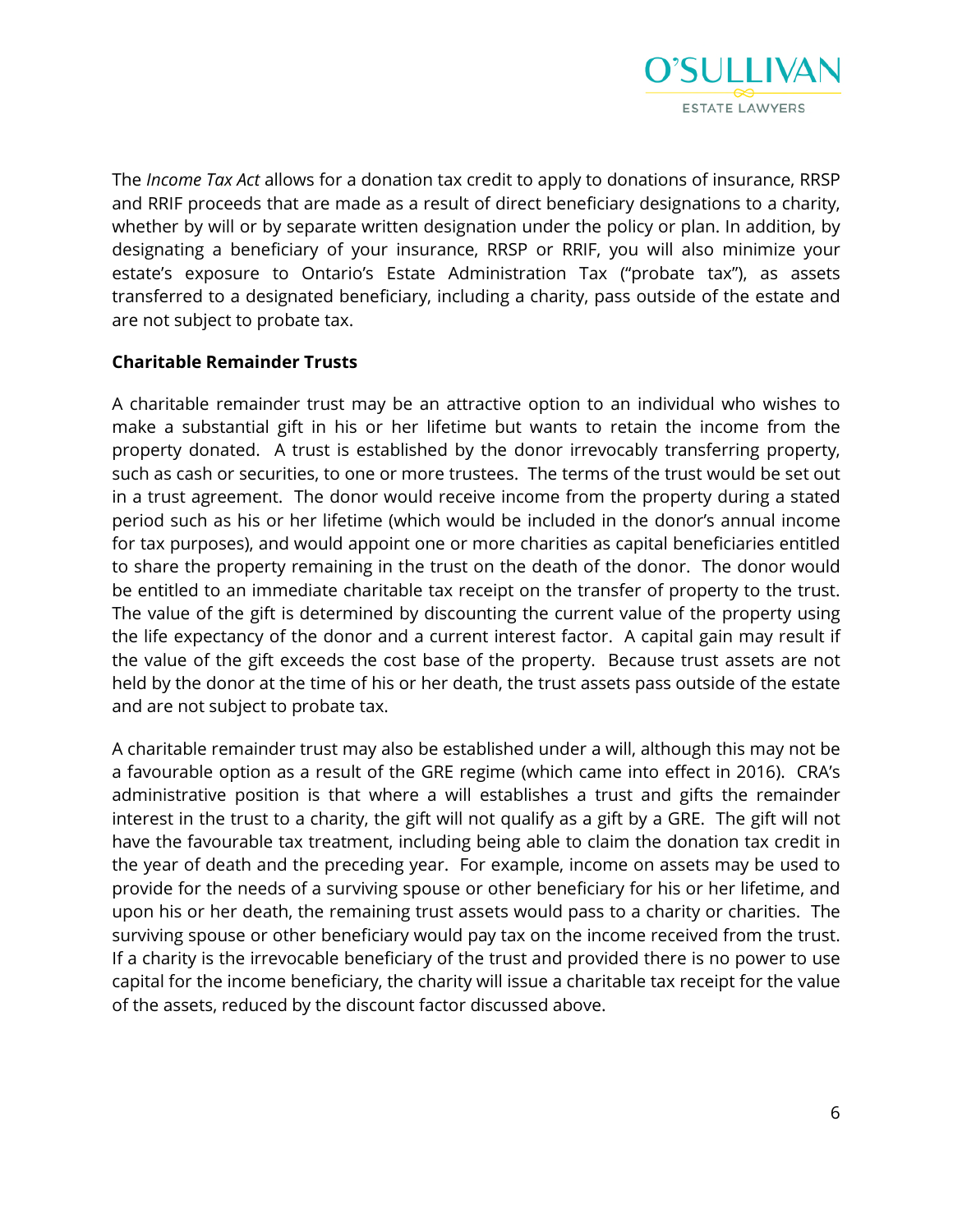

#### **Charitable Foundations**

It is also possible to establish a charitable foundation: a permanent, income-earning endowment fund. There are two general types of charitable foundations: public or community foundations, where donations are pooled and managed by professional money managers, and the income earned is used to support a broad range of charities; and private foundations which may be established by an individual by way of a trust or corporation to support his or her favourite charities.

A private foundation allows an individual complete control over how foundation assets are invested and which charities are supported. If a private foundation is established during the founder's lifetime, he or she can participate in the charitable giving process and imbue the foundation with his or her personal vision for philanthropic giving, which process can continue indefinitely following the founder's death under the control of successor director(s) or trustee(s). Advantages of a private foundation include flexibility with regard to personal philanthropic objects (there is no requirement to commit to giving to charities in existence at the time the private foundation is established) and retention of control over the decision-making process.

Private foundations have an annual disbursement quota which requires that the foundation spend a specified percentage of the value of its assets not used directly in charitable activities or administration on charitable activities or gifts to other charities each year. In general, the disbursement quota for a private foundation with \$25,000 or more of assets that are not used directly in charitable activities or administration is 3.5%. The 2022 federal budget proposed increasing the disbursement quota rate to 5% for the portion of the private foundation's assets not used in charitable activities or administration that exceeds \$1,000,000.

For the person who may not wish the additional complexity of establishing a private foundation and its continuing responsibilities, a public or community foundation may provide a ready solution so that the person can both satisfy a philanthropic objective and tailor his or her focus and degree of involvement. As a donor to a public or community foundation, you can make your gift in the form of a named fund or you can contribute to an existing fund. If a person wishes to select his or her own charities, a donor-advised fund can be established whereby the person individually advises on the charities that he or she wishes to support. A donor can gift private company shares to a private foundation, but detailed rules apply, including generally that the private foundation must sell the private company shares to a third party within five years for a tax receipt to be issued.